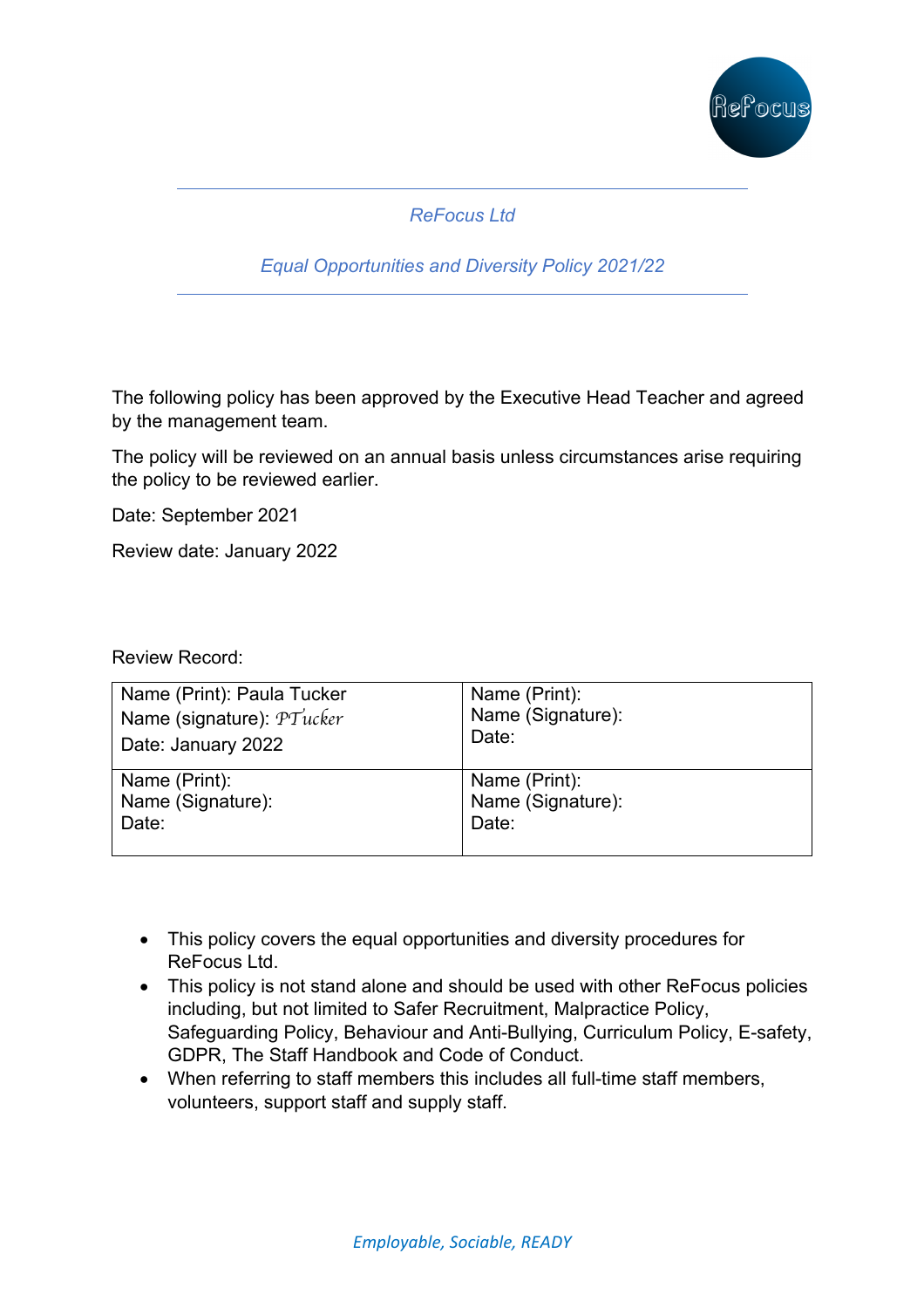

## **1.Introduction**

This policy concerns the implications of the concerning equal opportunities and diversity as it applies to all staff members and students at ReFocus Ltd.

Access - Employees, volunteers and students are made aware of the existence of this policy and have open access to it

This policy is reviewed annually and may be revised in response to feedback from personnel and external organisations.

### **2. Policy Statement**

ReFocus Ltd was formed to offer learning opportunities to anyone and to provide them with help, support, and advice no matter what their:

- Race
- Age
- Sex
- Sexual orientation
- Gender reassignment
- Religion or belief
- Disability
- Marriage & civil status

ReFocus Ltd acknowledges that there could also be other groups in our society, now or in the future, which are not mentioned above. These groups will also receive protection under our policy, as they become known to us.

We expect every person to make a positive commitment to this policy namely:

- All ReFocus Ltd employees and tutors, whether paid or voluntary
- All Community Groups affiliated to ReFocus Ltd
- All visitors whether commercial or the public
- All visitors or students using the ReFocus Ltd Premises
- ReFocus Ltd will ensure that the services it provides are accessible to all and endeavor to positively encourage and benefit people from disadvantaged groups
- ReFocus Ltd will undertake an annual equality action plan and effective monitoring records will be maintained
- Where appropriate, ReFocus Ltd will supply specialist aids and facilities to enable disabled people to participate fully whether as staff, volunteers, or students
- ReFocus Ltd will fully support all personnel and students who are faced with prejudice and discrimination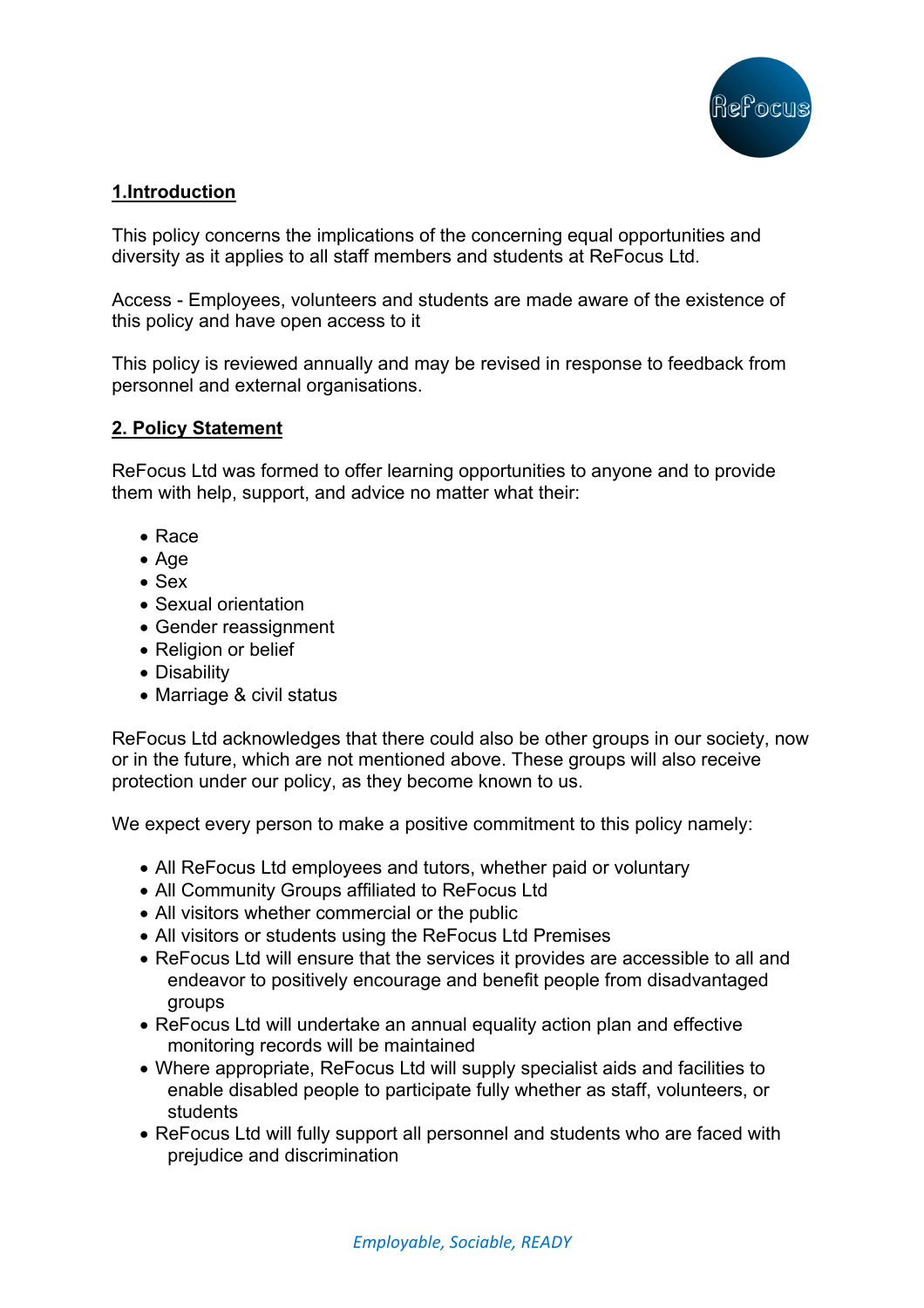

• ReFocus Ltd will offer equal opportunities training to all employees and service users and undertake to monitor and review this training annually

Breaches of our equal opportunities policy will be regarded as misconduct and may lead to disciplinary proceedings.

The policy will be reviewed annually to ensure that tutors, staff, students, and visitors do not face prejudice and discrimination when attending ReFocus Ltd Programs.

### **3. Legislation**

The policy will be implemented within the framework of the relevant legislation which includes:

- Equal Pay Act 1970 & Equal Value Amendment 1984
- Rehabilitation of Offenders Act 1974
- Sex Discrimination Act 1975
- Race Relations Act 1976 & Race Relations Amendment Act 2000
- Disability Discrimination Act 1995
- The Protection from Harassment Act 1997
- Data Protection Act 1998
- Human Rights Act 1998
- Employment Act 2002
- Employment Equality (Sexual Orientation) Regulations 2003
- Employment Equality (Religion or Belief) Regulations 2003
- Employment Equality (Age) Regulations 2006
- Creation of Equality & Human Rights Commission 2006

If anyone believes there has been a breach of this policy, then they should follow the procedure set out in Section 3 of this document.

### **4. Procedure**

### **Complaints Procedure**

**Stage 1:** Any person who believes, sees, or feels that this Equal Opportunities Policy, or its aims, has not been respected should immediately bring the situation to the attention of one of the ReFocus Ltd Tutors. Complaints may also be made directly to Paula Tucker, Executive Head Teacher.

The Tutors will then speak to the offending person(s) and will remind them of the existence and purpose of this policy and ask that person to adhere to the policy.

**Stage 2:** If the offender continues with their unacceptable behaviour, then the Course Manager will decide a course of action. He/She may:

• Issue a warning as to future conduct